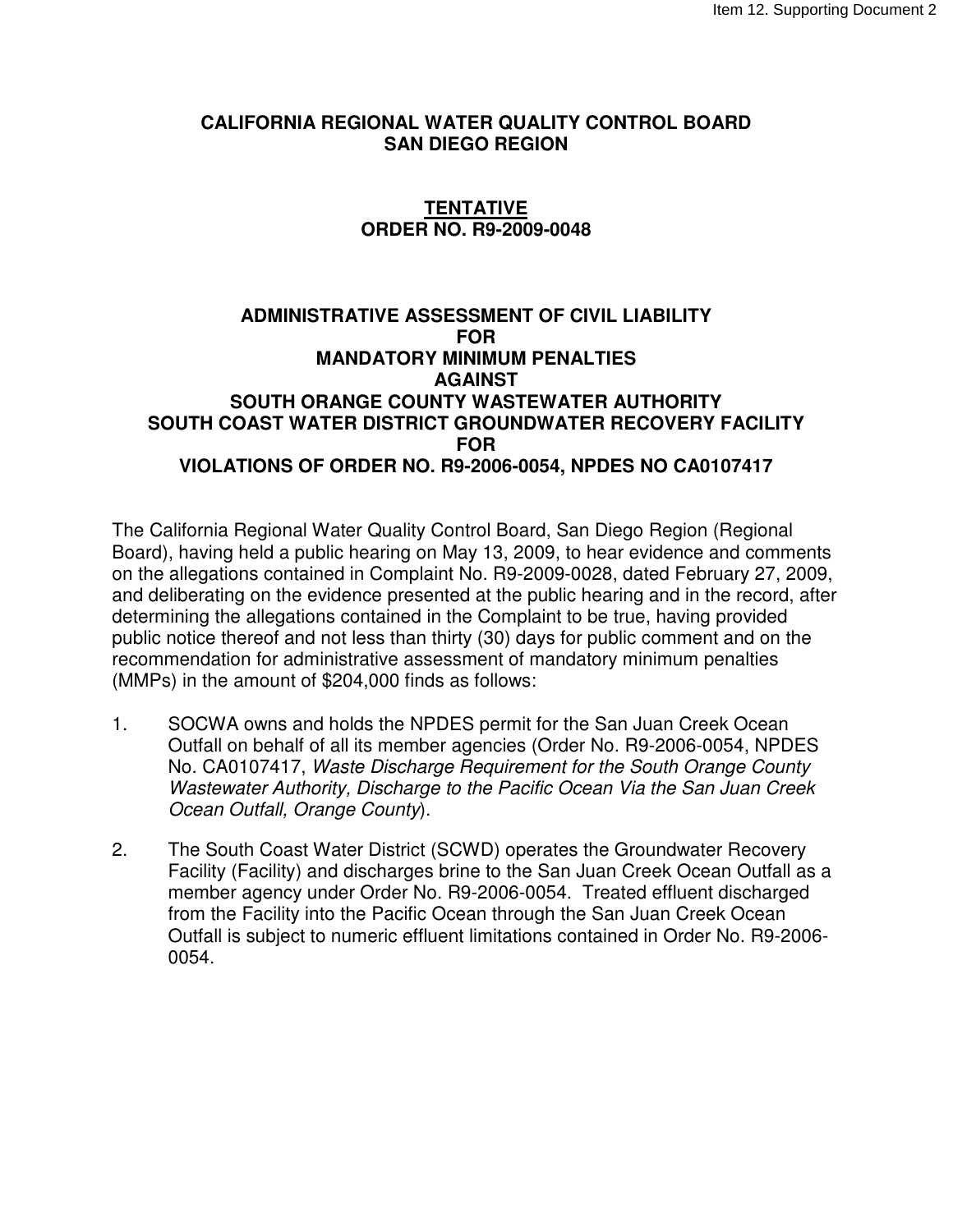Tentative ACL Order No. R9-2009-0048 2 South Orange County Wastewater Authority

- 3. On February 27, 2009, the Assistant Executive Officer issued ACL Complaint No. R9-2009-0028 to SOCWA proposing to impose \$204,000 in liability for 68 alleged violations effluent limitations.
- 4. SOCWA has violated provisions of law for which the Regional Board may impose discretionary administrative civil liability pursuant to section 13385(a)(2) of the California Water Code (CWC) because every violation of an NPDES permit is subject to discretionary liability under CWC section 13385(a)(2).
- 5. SOCWA has violated provisions of law for which the Regional Board must impose MMPs pursuant to CWC sections 13385(h) and (i), as described in Attachment 1 to this Order. The violations consisted of effluent limitation exceedances of waste discharge requirements for discharges of pollutants from point sources to Waters of the United States.
	- a. Fifty eight (58) of the violations are subject to mandatory minimum penalties (MMPs) pursuant to CWC section 13385(h). CWC section 13385(h)(1) requires that an MMP of \$3,000 be imposed for each serious violation. CWC section 13385(h)(2) defines a 'serious' violation, as any waste discharge that violates an effluent limitation contained in waste discharge requirements (applying to surface water discharges) for a Group I pollutant by 40 percent or more or for a Group II pollutant by 20 percent or more. Total suspended solids, settleable solids, and turbidity are Group I pollutants as specified in Appendix A to Section 123.45 of Title 40 of the Code of Federal Regulations and Appendices A and B to the State Water Resources Control Board's Water Quality Enforcement Policy (February 2002); and
	- b. Ten (10) of the violations are subject to MMPs pursuant to CWC section 13385(i). CWC section 13385(i)(1) requires that an MMP of \$3,000 be imposed for each effluent limitation violation (i.e. any waste discharge that violates an effluent limitation contained in waste discharge requirements applying to surface water discharges) beginning with the fourth violation in any six-month period.
- 6. The violations that occurred at the Facility beginning in August 2007 do not qualify for exemptions from MMPs under CWC Section 13385 (j)(1)(D). By letter dated September 17, 2008, SOCWA claimed the startup period for the facility lasted from June 2007 to February 2008, over 270 days. To qualify for this exemption, SOCWA and/or SCWD would have been required to meet all the requirements set forth in CWC section 13385(j)(1)(D)(i). No operations plan was submitted prior to or during the facility's start up mode. CWC section 13385(j)(1)(D) also states that this exemption shall not exceed 30-days for nonbiological treatment facilities. The startup period identified in SOCWA's September 17, 2008 letter exceeds the 30-day time period.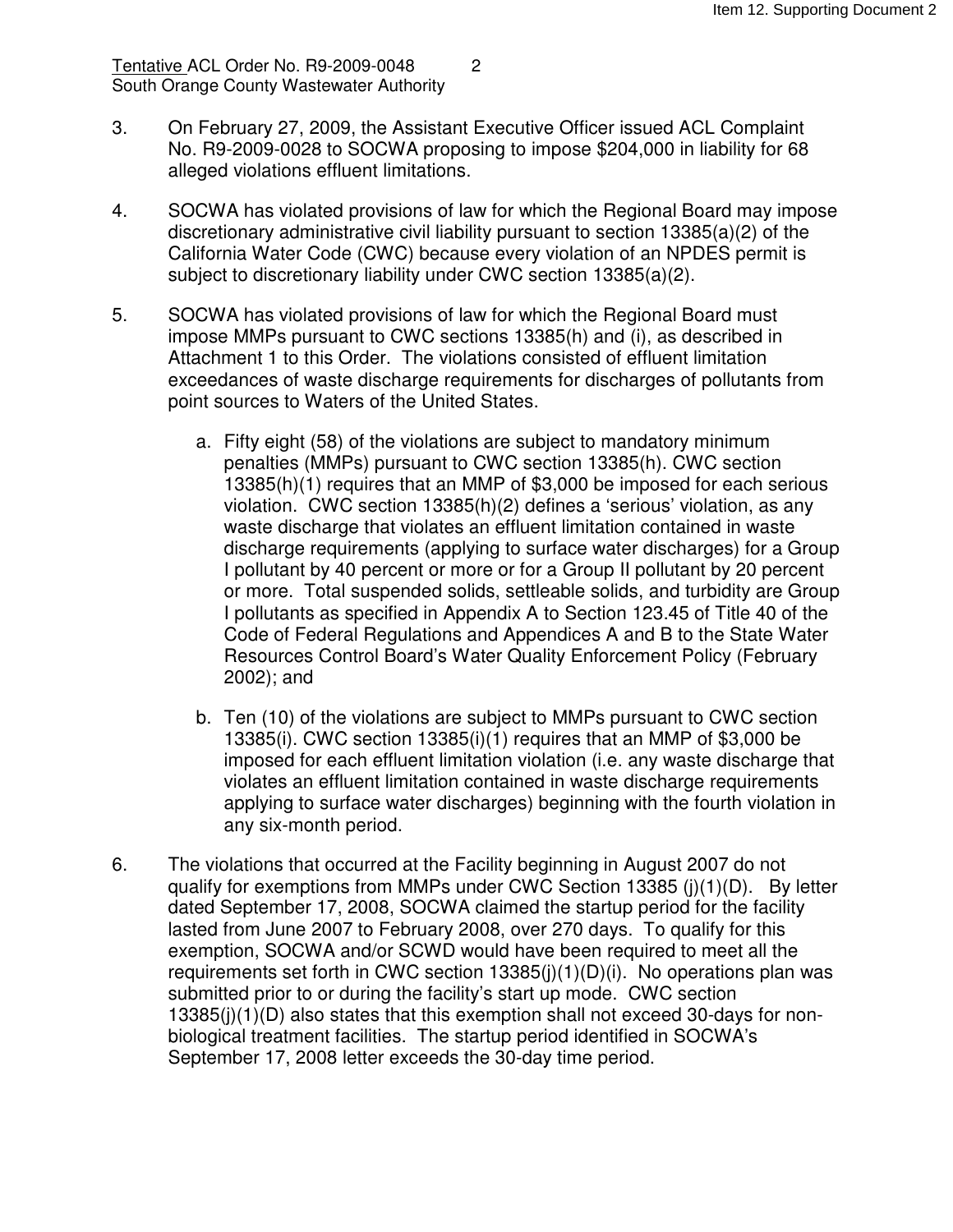Tentative ACL Order No. R9-2009-0048 3 South Orange County Wastewater Authority

- 7. The violations that occurred do not qualify for an exemption from MMPs under CWC section 13385(j)(2) because the waste discharge was not in compliance with any cease and desist order or time schedule order issued by the Regional Board. CWC section 13385 does not contain any exemption from MMPs, based solely on a discharger's plan to cease discharging wastewater that has pollutant concentrations in violation of effluent limitations, without first obtaining a time schedule order or cease and desist order from the Regional Board.
- 8. Issuance of this Order is an enforcement action taken by a regulatory agency and is exempt from the provisions of the California Environmental Quality Act (CEQA) (Public Resources Code section 21000 et seq.) pursuant to section 15321(a)(2), Chapter 3, Title 14 of the California Code of Regulations. This action is also exempt from the provisions of CEQA in accordance with section 15061(b)(3) of Chapter 3, Title 14 of the California Code of Regulations because it can be seen with certainty that there is no possibility that the activity in question may have a significant effect on the environment.
- 9. The Regional Board incurred costs of \$8,240 to prosecute the enforcement action; the costs include investigation, preparation of enforcement documents, communicating with the Discharger and preparation of materials for public review and hearing.

**IT IS HEREBY ORDERED**, pursuant to California Water Code section 13385(h) and 13385(i), that civil liability is imposed on South Orange County Wastewater Authority (SOCWA) in the amount of \$204,000.

- 1. SOCWA shall submit a check to the Regional Board in the amount of \$204,000 payable to the "State Water Resources Control Board, Cleanup and Abatement Account" within 30 days of adoption of this Order.
- 2. Fulfillment of SOCWA's obligations under this Order constitutes full and final satisfaction of any and all liability for each allegation in Complaint No. R9-2009-0028.
- 3. The Executive Officer is authorized to refer this matter to the Office of the Attorney General for collection or other enforcement if SOCWA fails to comply with paragraph 1.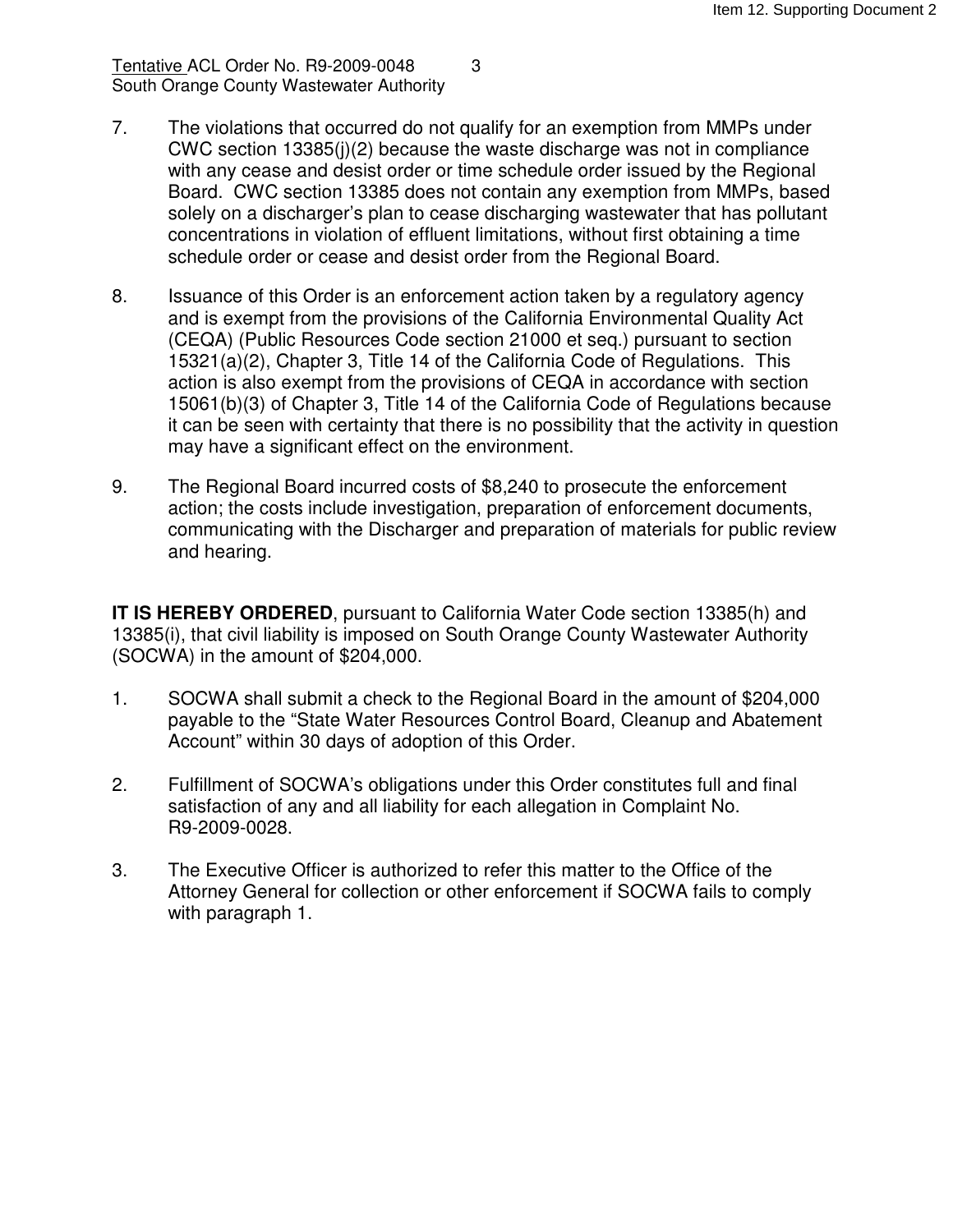### Tentative ACL Order No. R9-2009-0048 4 South Orange County Wastewater Authority

I, John H. Robertus, Executive Officer, do hereby certify that the foregoing is a full, true and correct copy of an Order imposing civil liability by the California Regional Water Quality Control Board, San Diego Region, on May 13, 2009.

### \_\_\_\_**TENTATIVE**\_\_\_\_\_\_\_\_\_\_\_\_\_\_

JOHN H. ROBERTUS Executive Officer

Attachment 1: Violations Subject to Mandatory Minimum Penalties

CIWQS Entries Regulatory Measure ID: 360847 (ACL) Related Reg Msr (NPDES): 309059 Place ID: 704670 Party ID: 41388 Violations: 660728, 689220, 689715, 689237, 689307, 689310, 689267, 689282, 698165, 715317, 715322, 715281, 754137, 724233, 724234, 724195, 724241, 755310, 755198, 755317, 805397, 805277, 805281, 805283, 805285, 805286, 805288, 805290, 805330, 805332, 805795, 805819, 805797, 805799, 805803, 805804, 805806, 805842, 805843, 805824, 805825, 805844, 805827, 805823, 805833, 805838, 805836, 805826, 805835, 805832, 805820, 805821, 805822, 805828, 805824, 805829, 805831, 805813, 805814, 805815, 805817, 805818, 805812, 805810, 805808, 805805, 805802, 805796, 805793.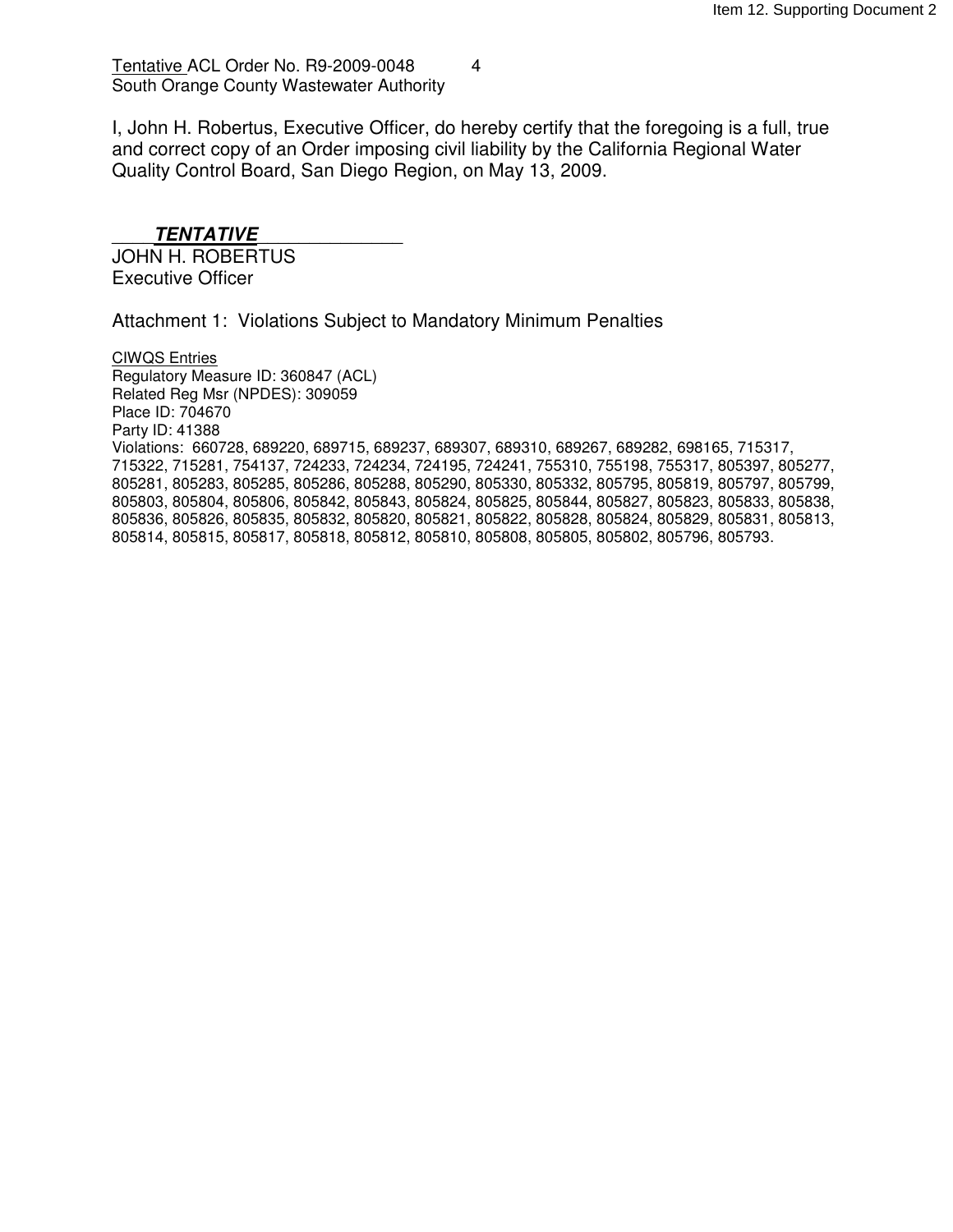#### San Juan Creek Ocean Outfall South Coast Water District Groundwater Recovery Facility

#### **Calculation of Mandatory Minimum Penalties Based on Reported Monitoring Results from August 2007 through December 2008**

|            |                  |                                                  |                   |                          |            |          | Percent        |                         | Mandatory              |
|------------|------------------|--------------------------------------------------|-------------------|--------------------------|------------|----------|----------------|-------------------------|------------------------|
| Violation  | Violation        | Constituent <sup>'</sup>                         | Effluent          | Unit                     | Permitted  | Reported | Value          | Serious                 | Minimum                |
| Date       | ID               |                                                  | Limitation        |                          | Limit      | Value    | <b>Exceeds</b> | Violation <sup>ii</sup> | Penalty <sup>iii</sup> |
|            |                  |                                                  |                   |                          |            |          | Limit          |                         |                        |
| 8/23/2007  | 689715           | <b>TSS</b>                                       | average monthly   | mg/L                     | 60         | 119      | 98.3%          | Yes                     | \$3,000                |
|            | 660728           | turbidity                                        | instantaneous max | <b>NTU</b>               | 225        | 260      | 15.6%          | No                      | $\sqrt[6]{}$           |
|            | 689220           | turbidity                                        | average weekly    | <b>NTU</b>               | 100        | 260      | 160.0%         | Yes                     | \$3,000                |
|            | 689237           | turbidity                                        | average monthly   | <b>NTU</b>               | 75         | 260      | 246.7%         | Yes                     | \$3,000                |
|            | 805397           | $\overline{\text{ss}}$                           | average monthly   | mI/L                     | 1          | 1.4      | 40.0%          | yes                     | \$3,000                |
|            |                  | SS                                               |                   |                          |            | 3.2      |                |                         | \$3,000                |
| 9/27/2007  | 689307<br>689267 |                                                  | instantaneous max | mg/L<br><b>NTU</b>       | 3.0<br>100 | 173      | 6.7%<br>73.0%  | No<br>Yes               | \$3,000                |
|            |                  | turbidity                                        | average weekly    |                          |            |          | 130.7%         |                         |                        |
|            | 689282           | turbidity                                        | average monthly   | <b>NTU</b>               | 75         | 173      |                | Yes                     | \$3,000                |
| 9/30/2007  | 689310           | $\overline{\text{SS}}$                           | average monthly   | mg/L                     | 1.0        | 1.1      | 10.0%          | No                      | \$3,000                |
|            |                  |                                                  |                   |                          |            |          |                |                         |                        |
| 10/31/2007 | 698165           | <b>TSS</b>                                       | average monthly   | mg/L                     | 60         | 71.0     | 18.3%          | No                      | \$3,000                |
|            |                  |                                                  |                   |                          |            |          |                |                         |                        |
|            | 715317           | turbidity                                        | instantaneous max | <b>NTU</b>               | 225        | 273      | 21.3%          | No                      | \$3,000                |
| 11/21/2007 | 715322           | turbidity                                        | average weekly    | <b>NTU</b>               | 100        | 273      | 173.0%         | Yes                     | \$3,000                |
|            |                  |                                                  |                   |                          |            |          |                |                         |                        |
| 11/28/2007 | 715281           | $\overline{\text{TSS}}$                          | average monthly   | mg/L                     | 60         | 65.0     | 8.3%           | No                      | \$3,000                |
|            | 754137           | turbidity                                        | average monthly   | <b>NTU</b>               | 75         | 120      | 60.0%          | Yes                     | \$3,000                |
|            |                  |                                                  |                   |                          |            |          |                |                         |                        |
|            | 724195           | <b>TSS</b>                                       | average monthly   | mg/L                     | 60         | 114.0    | 90.0%          | Yes                     | \$3,000                |
| 12/21/2007 | 724233           | turbidity                                        | instantaneous max | <b>NTU</b>               | 225        | 393      | 74.7%          | Yes                     | $\frac{1}{1}3,000$     |
|            | 724234           | turbidity                                        | average weekly    | <b>NTU</b>               | 100        | 393      | 293.0%         | Yes                     | \$3,000                |
|            | 724241           | turbidity                                        | average monthly   | <b>NTU</b>               | 75         | 393      | 424.0%         | Yes                     | \$3,000                |
|            |                  |                                                  |                   |                          |            |          |                |                         |                        |
|            | 755198           | <b>TSS</b>                                       | average monthly   | mg/L                     | 60         | 85.9     | 43.2%          | Yes                     | \$3,000                |
| 3/24/2008  | 755310           | turbidity                                        | average weekly    | <b>NTU</b>               | 100        | 177.1    | 77.1%          | Yes                     | \$3,000                |
|            | 755317           | turbidity                                        | average monthly   | <b>NTU</b>               | 75         | 177.1    | 136.1%         | Yes                     | \$3,000                |
|            |                  |                                                  |                   |                          |            |          |                |                         |                        |
|            | 805277           | turbidity                                        | instantaneous max | <b>NTU</b><br><b>NTU</b> | 225        | 280.8    | 24.8%          | no                      | \$3,000                |
|            | 805281           | turbidity                                        | average weekly    |                          | 100        | 280.8    | 180.8%         | yes                     | \$3,000                |
| 4/29/2008  | 805283           | turbidity                                        | average monthly   | <b>NTU</b>               | 75         | 280.8    | 274.4%         | yes                     | \$3,000                |
|            | 805285           | $\overline{\text{ss}}$                           | instantaneous max | mI/L                     | 3.0        | 10.4     | 246.7%         | yes                     | \$3,000                |
|            | 805286           | $\overline{\text{SS}}$<br>$\overline{\text{ss}}$ | average weekly    | mI/L                     | 1.5        | 10.4     | 593.3%         | yes                     | \$3,000                |
|            | 805288           |                                                  | average monthly   | mI/L                     | 1.0        | 10.4     | 940.0%         | yes                     | \$3,000                |
|            | 805290           | turbidity                                        | instantaneous max | <b>NTU</b>               | 225        | 249.0    | 10.7%          | no                      | \$3,000                |
| 5/3/2008   | 805330           | turbidity                                        | average weekly    | <b>NTU</b>               | 100        | 249.0    | 149.0%         | yes                     | \$3,000                |
|            |                  |                                                  |                   |                          |            |          |                |                         |                        |
|            | 805332           | turbidity                                        | instantaneous max | <b>NTU</b>               | 225        | 372.0    | 65.3%          | yes                     | \$3,000                |
| 5/16/2008  | 805795           | turbidity                                        | average weekly    | <b>NTU</b>               | 100        | 372.0    | 272.0%         | yes                     | \$3,000                |
|            | 805819           | $\overline{\text{SS}}$                           | average weekly    | m/L                      | 1.5        | 1.6      | 6.7%           | no                      | \$3,000                |
|            |                  |                                                  |                   |                          |            |          |                |                         |                        |
|            | 805797           | <b>TSS</b>                                       | average monthly   | mg/L                     | 60         | 132.0    | 120.0%         | yes                     | \$3,000                |
|            | 805799           | turbidity                                        | instantaneous max | <b>NTU</b>               | 225        | 330.0    | 46.7%          | yes                     | $\overline{$}3,000$    |
|            | 805803           | turbidity                                        | average weekly    | <b>NTU</b>               | 100        | 330.0    | 230.0%         | yes                     | \$3,000                |
| 5/29/2008  | 805804           | turbidity                                        | average monthly   | <b>NTU</b>               | 75         | 317.0    | 322.7%         | yes                     | \$3,000                |
|            | 805806           | SS                                               | instantaneous max | mI/L                     | 3.0        | 11.7     | 290.0%         | yes                     | \$3,000                |
|            | 805842           | SS                                               | average weekly    | mI/L                     | 1.5        | 11.7     | 680.0%         | yes                     | \$3,000                |
|            | 805843           | $\overline{\text{ss}}$                           | average monthly   | m/L                      | 1.0        | 4.5      | 350.0%         | yes                     | \$3,000                |
|            |                  |                                                  |                   |                          |            |          |                |                         |                        |
| 6/6/2008   | 805824           | <b>TSS</b>                                       | average monthly   | mg/L                     | 60         | 135.0    | 125.0%         | yes                     | \$3,000                |
|            | 805825           | turbidity                                        | instantaneous max | <b>NTU</b>               | 225        | 381.0    | 69.3%          | yes                     | \$3,000                |
|            | 805844           | turbidity                                        | average weekly    | <b>NTU</b>               | 100        | 381.0    | 281.0%         | yes                     | \$3,000                |
|            | 805827           | turbidity                                        | average monthly   | <b>NTU</b>               | 75         | 381.0    | 408.0%         | yes                     | \$3,000                |